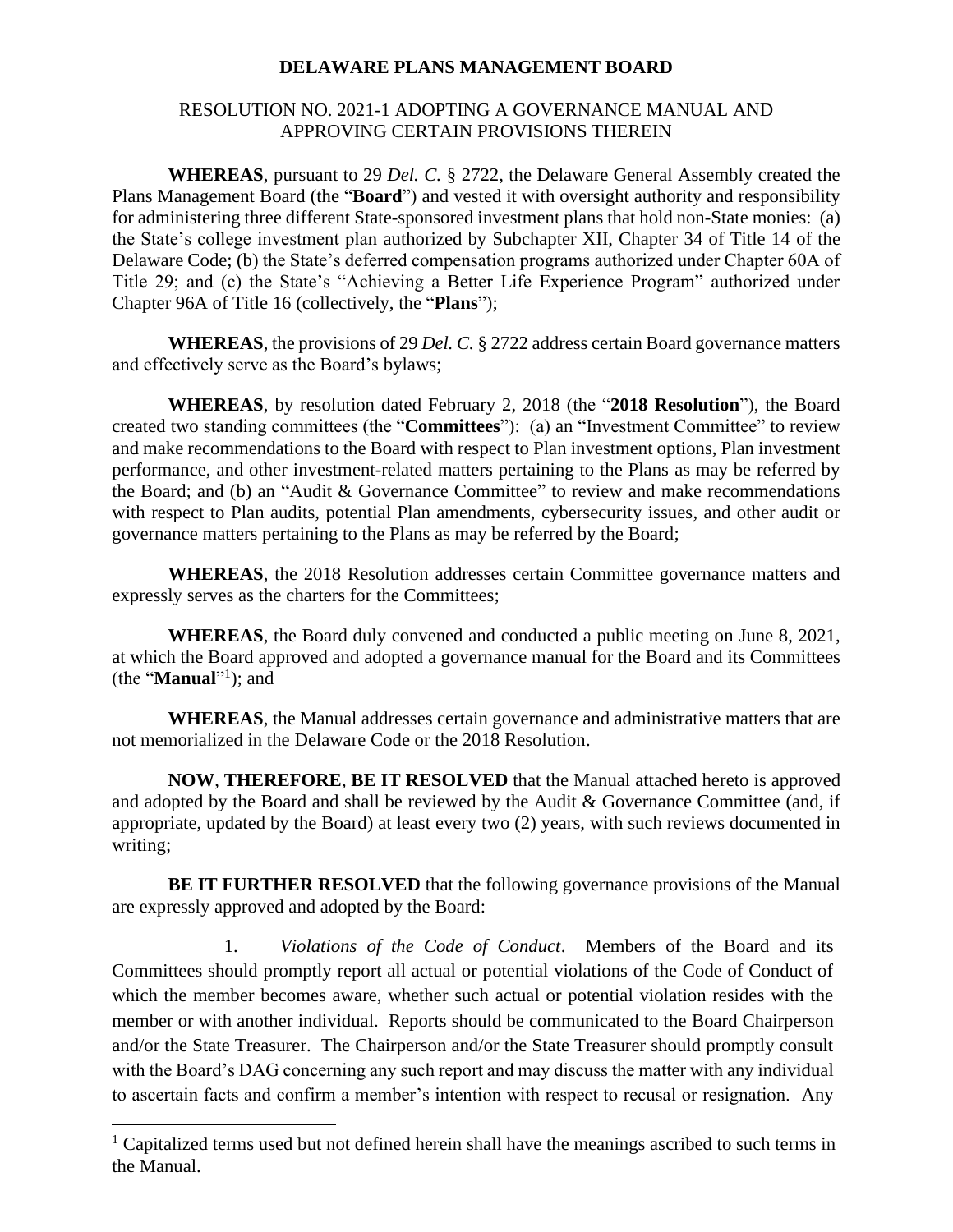member may call for a discussion or vote relating to an actual or potential violation of the Code of Conduct.

2. *Designees*. Public members may not serve through a designee.

3. *Removal*. The Board, if approved by majority vote of the current Board members, may submit to the Governor a written recommendation for removal of an appointed member. Such recommendation shall be based on cause, including violations of the Code of Conduct, failure to disclose conflicts of interest, or repeated failure to attend scheduled meetings. Committee members can be removed for any reason by majority vote of the current members of the Board. Designees can be removed at the discretion of the appointing official. The Board, if approved by majority vote of the current Board members, may submit to the appointing official a written recommendation for removal of a designee, which recommendation shall be based on cause.

4. *Proxy Voting*. Members may not appear or vote by proxy, subject to the rights of ex officio members to appear and vote through designees.

5. *Agendas*. In the absence of a Chairperson, the State Treasurer may set the agenda for any Board or Committee meeting.

6. *Minutes*. OST shall prepare and circulate or make available to members draft minutes, including executive session minutes, no later than seven calendar days after the date of each Board or Committee meeting.

7. *Parliamentary Procedure*. The Board, due to its small size and the typically non-controversial nature of its public business, has not adopted Robert's Rules of Order as a formal system of parliamentary procedure and has opted instead to conduct business through an informal process guided by a few basic precepts:

- a. The presiding officer (normally the Chairperson) should ensure that a quorum is present and, if so, call the meeting to order at the set time.
- b. The presiding officer should adhere to the agenda as posted, but has discretion to address agenda items out of order to maintain the flow of the meeting and ensure efficient use of time. During a meeting, any change to the agenda involving the addition of an action item  $-i.e.,$  a topic that will be the subject of discussion or vote – requires a majority vote of present members.
- c. The presiding officer should introduce each agenda item and open the floor for discussion if warranted. Every matter presented for discussion or vote should be discussed fully, with every member, including the presiding officer, having an opportunity to question or speak on any matter of public business.